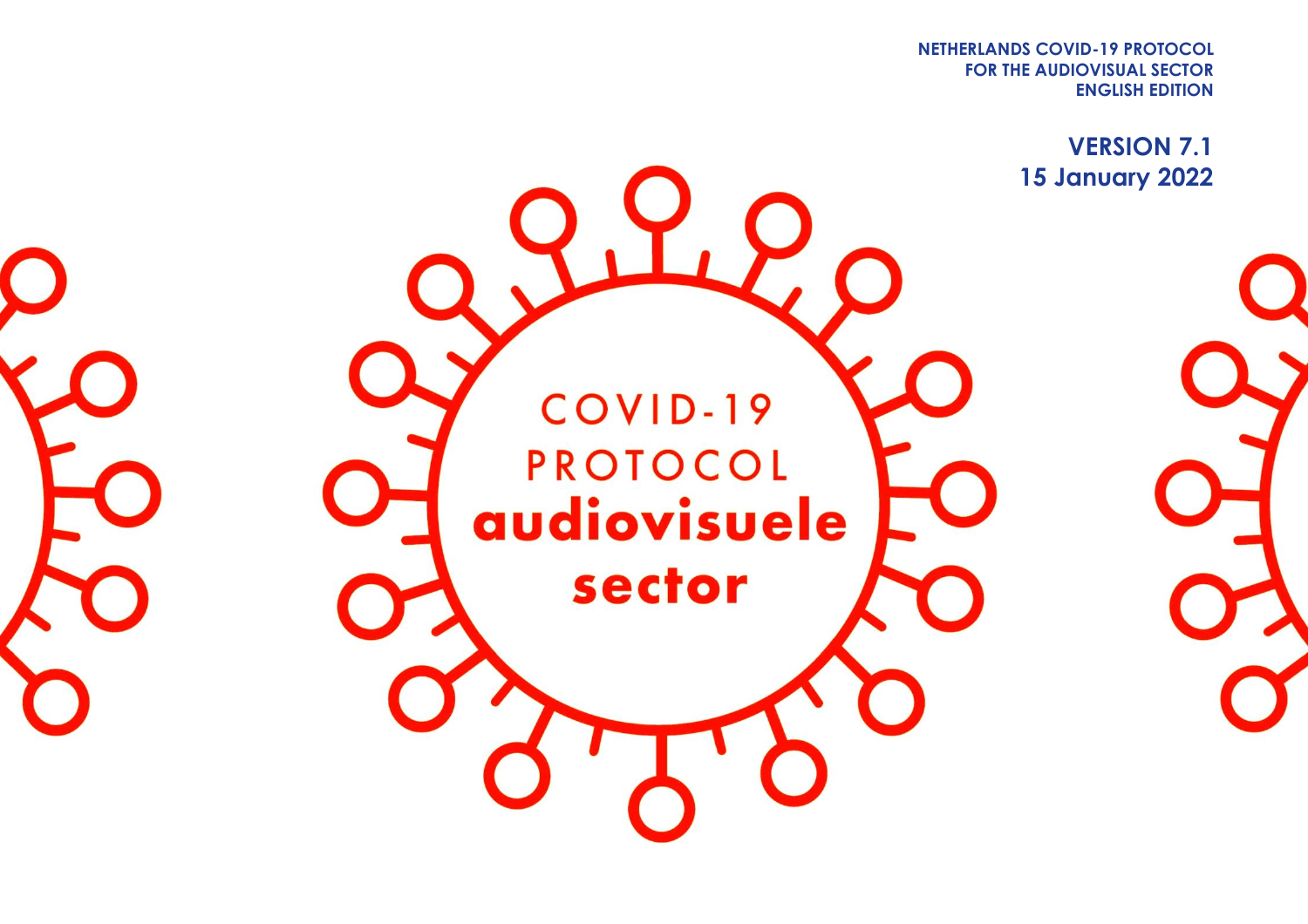# **NETHERLANDS COVID-19 PROTOCOL FOR THE AUDIOVISUAL SECTOR**

## **Preamble**

The different professions that are involved in audiovisual productions want to continue their work in a safe and responsible way. This is because of the direct and indirect economic interests and because of the vital cultural and social function of audiovisual productions: these act both as a connective tissue for society and as a source of information, amusement, emotion and reflection.

This protocol contains hygiene guidelines, precautionary and protective measures and rules of behaviour. Their purpose is to ensure that workplaces and work situations are as safe as possible during the COVID-19 pandemic. The protocol provides clarity to everyone who is involved in audiovisual productions, including professionals, businesses, public service and commercial broadcasters, clients, financiers, and insurers/guarantee funds.

The protocol focuses on the development, preproduction, production and postproduction of audiovisual productions in the broad sense of the term, both scripted and non-scripted, including news and informative programmes, entertainment, commercials, fiction, documentaries, animation, and interactive productions. It applies to various work situations, including filming in the studio and/or when on location indoors or outdoors. It also covers the way activities can continue to be performed safely at home.

The starting point for this protocol is the existing recommendations and measures published by the RIVM. This version is based on the state of affairs per 15 January 2022 and will in all cases be updated as soon as possible when new insights, recommendations or measures come into

force. The protocol is published on the websites of NAPA and NCP, as is the indicative risk assessment table and a list of Frequently Asked Questions.

Since every audiovisual production is different, in practice there may be a reason for parties to make a carefully considered departure from this protocol if the situation demands it. It is up to the parties involved to consider carefully whether - taking all precautionary measures into account - an audiovisual production can go ahead or be continued with. We recommend consulting the websites of Rijksoverheid and RIVM at all times for the up-to-date general measures and rules if there is an actual or suspected coronavirus infection. When shooting on location, it is also recommended to consult the current regulations in the relevant safety region and municipality.

Because of its role as a news provider of vital importance, the NOS broadcasting organisation has its own protocol (for employees, contractors, suppliers, and guests). When it comes to recording music, performing artists and (music and other) companies must comply with the protocols for performance art and orchestras.

Where the text has been modified compared to version 7.0, it is marked with an orange line.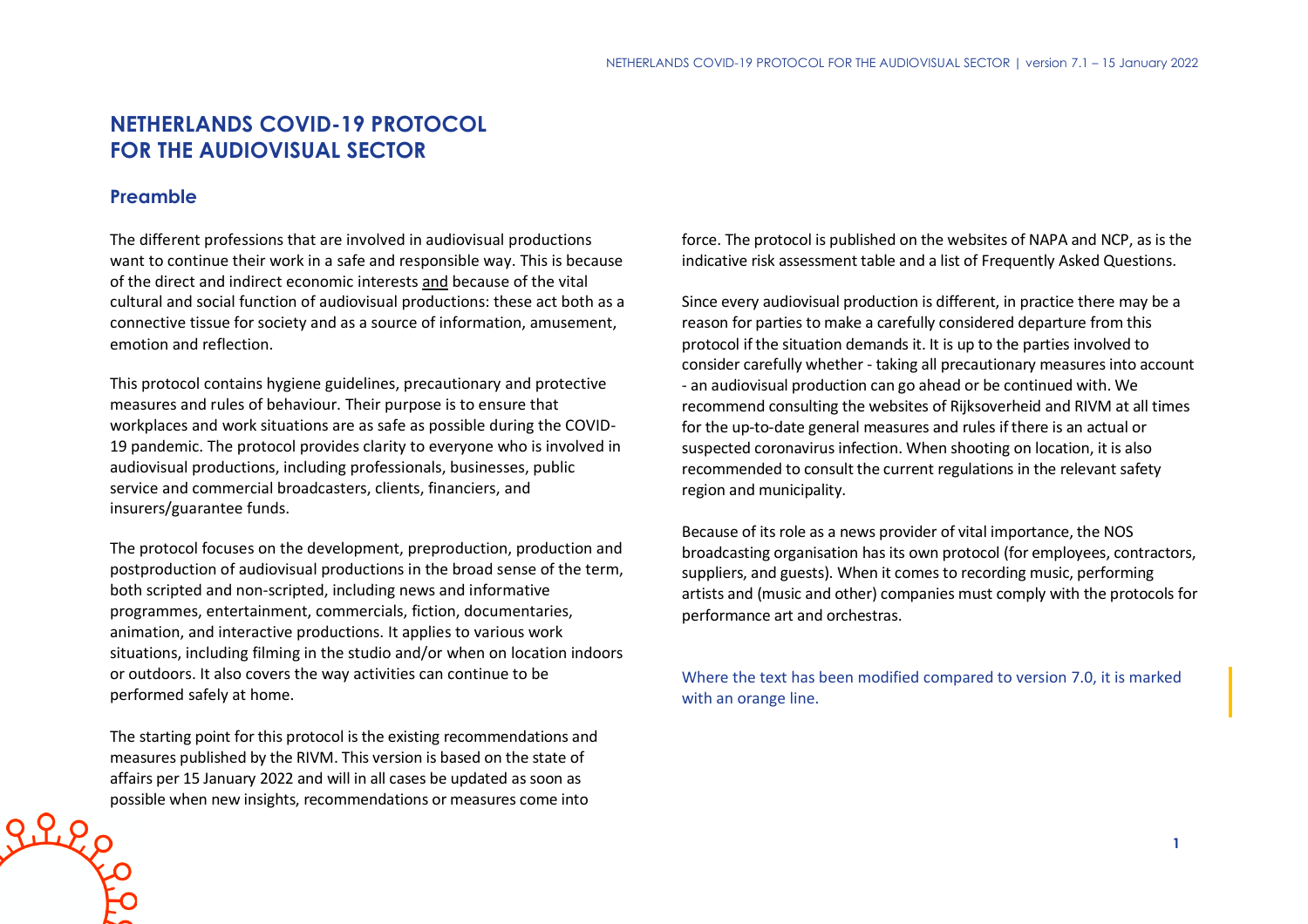## **Strategy**

The protocol is based on the occupational hygiene strategy, aimed at compliance with hygiene regulations and limiting situations where work is done within 1.5 metres of each other. Schedules must be adapted to this as much as possible.

If a distance of 1.5 metres *cannot* be maintained, additional organisational and hygienic precautions must be taken to prevent contamination.

Work from home, unless that is impossible.

#### **Preventive testing**

 $2220$ 

For those involved in recordings, the task force strongly recommends - in *addition* to the precautionary measures laid down in the protocol **preventive testing**. This means: testing for the presence of the coronavirus without the person concerned showing symptoms of COVID-19, in order to further reduce the risk of spreading the virus. This advice also applies to persons who have been fully vaccinated, who have received a booster vaccination or who have recovered after an infection.

Preventive testing is mandatory for persons involved in **high-risk situations**, i.e. intimate scenes with intensive physical contact, such as kissing or fight scenes (measure 48 of the protocol). Because of the higher degree of reliability, preventive testing should be carried out in these cases by means of a **PCR test**.

For all **other situations** (low + medium risk), it is advised to test preventively by means of antigen (rapid) tests, with a recommended frequency of at least twice a week. As long as a person does not develop symptoms and has not been in close contact with an infected person, daily testing is not necessary.

The reliability of a rapid or self-test depends to a large extent on whether it has been administered correctly. In order to safeguard the accuracy of the testing process and to increase the reliability of the result, we recommend that preventive testing by means of a rapid test or self-test takes place under the **supervision** of a doctor or nurse. In that case, this professional is responsible for the correct administration, use and analysis of the test. For reasons of privacy, tests must be administered in a separate room and the test result may only be read by the person being tested.

Preventive testing is not a reason to abandon the precautions described in the COVID-19 protocol. The basic precautions are the most important, including: do not come to work when you have corona-related symptoms and/or if you are a close contact of someone who has been diagnosed with corona, wash your hands often and well, keep 1,5 meters away from others, do not shake hands with other people, cough and sneeze into your elbow and ensure a good flow of fresh air.

Practical information can be found on the website [Werkgeverstesten.nl](https://www.werkgeverstesten.nl/) (in Dutch only).

#### **Ventilation**

Ensure good ventilation. Open windows in indoor areas where people come together. Or make sure that the ventilation systems in buildings are set up in such a way that fresh air is brought into the building regularly. Follow at least the [Dutch Building Decree \('Bouwbesluit'\) and the national](https://rijksoverheid.bouwbesluit.com/Inhoud/docs/wet/bb2012_nvt/artikelsgewijs/hfd3/afd3-6)  [guidelines for the ventilation of buildings](https://rijksoverheid.bouwbesluit.com/Inhoud/docs/wet/bb2012_nvt/artikelsgewijs/hfd3/afd3-6) (in Dutch only).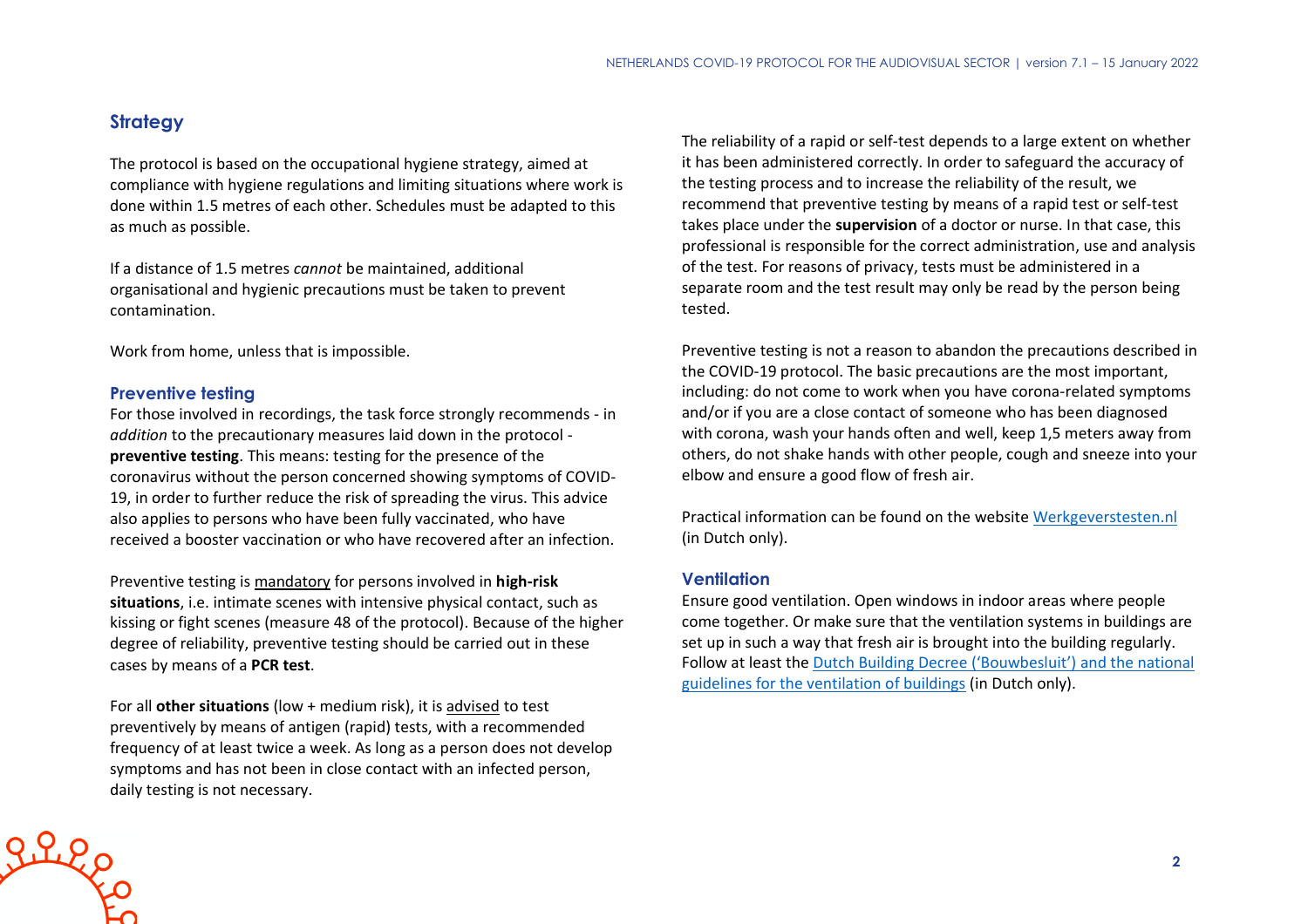#### **Face masks**

Wearing a face mask is a **[legal requirement](https://www.government.nl/topics/c/coronavirus-covid-19/face-masks-mandatory-in-several-places)** for everyone aged 13 and over in all public places, such as supermarkets, public transport and schools. In addition, it is recommended that you wear a face mask indoors and outdoors when it is difficult to maintain a distance of 1.5 metres. Wearing a face mask may also be mandatory in the workplace. Make sure the mask always covers the nose, mouth and chin.

Under certain conditions, an **exception** to the legal obligation to wear a face mask applies to video and sound recordings. Are you filming in a place where it is legally required to wear a face mask - for example, in public transport? Then this obligation does not apply to:

\* persons who participate in the recording of professional audiovisual productions, such as feature films, documentaries and series, in such a place;

\* recordings of radio and television programmes and online video content for public and commercial media organisations such as broadcasters.

The exception only applies to persons who actually appear on screen or on sound such as actors, actresses, presenters, candidates, experts, jury members and extras. The exception does not apply to members of the audience and persons who help behind the scenes with the recording, such as a cameraman, sound engineer or director. Furthermore, the exception only applies during the recording.

[Information regarding this exception](https://www.rijksoverheid.nl/onderwerpen/coronavirus-covid-19/mondkapjes/tijdens-het-werk) (in Dutch only).

## **Current**

**Since Saturday, 15 January 2022, the Dutch restrictions have been eased under certain conditions. The cultural sector remains closed, however.**

For the audiovisual sector this means:

\* Activities on behalf of professional audiovisual productions are regarded by the government as regular business activities.

\* These activities may also be continued, subject to conditions, during the lockdown.

\* As from 19 December 2021, it is not permitted to admit members of the public to recordings of audiovisual productions.

#### **Conditions**

\* All parties involved must strictly comply with the COVID-19 protocol for the audiovisual sector.

\* Groups that are necessary for the continuation of the daily activities of companies, institutions and other organisations are exempt from the general regulations for groups.

\* (Executive) producers must be EXTRA critical as to **who does or does not need to be present** at the set or work location. Keep the number of people present as low as possible and guarantee a distance of 1.5 metres between them.

\* For employees involved in audiovisual productions, the basic principle is: work at home, unless there is really no other option. This also applies to office work. Avoid unnecessary travel.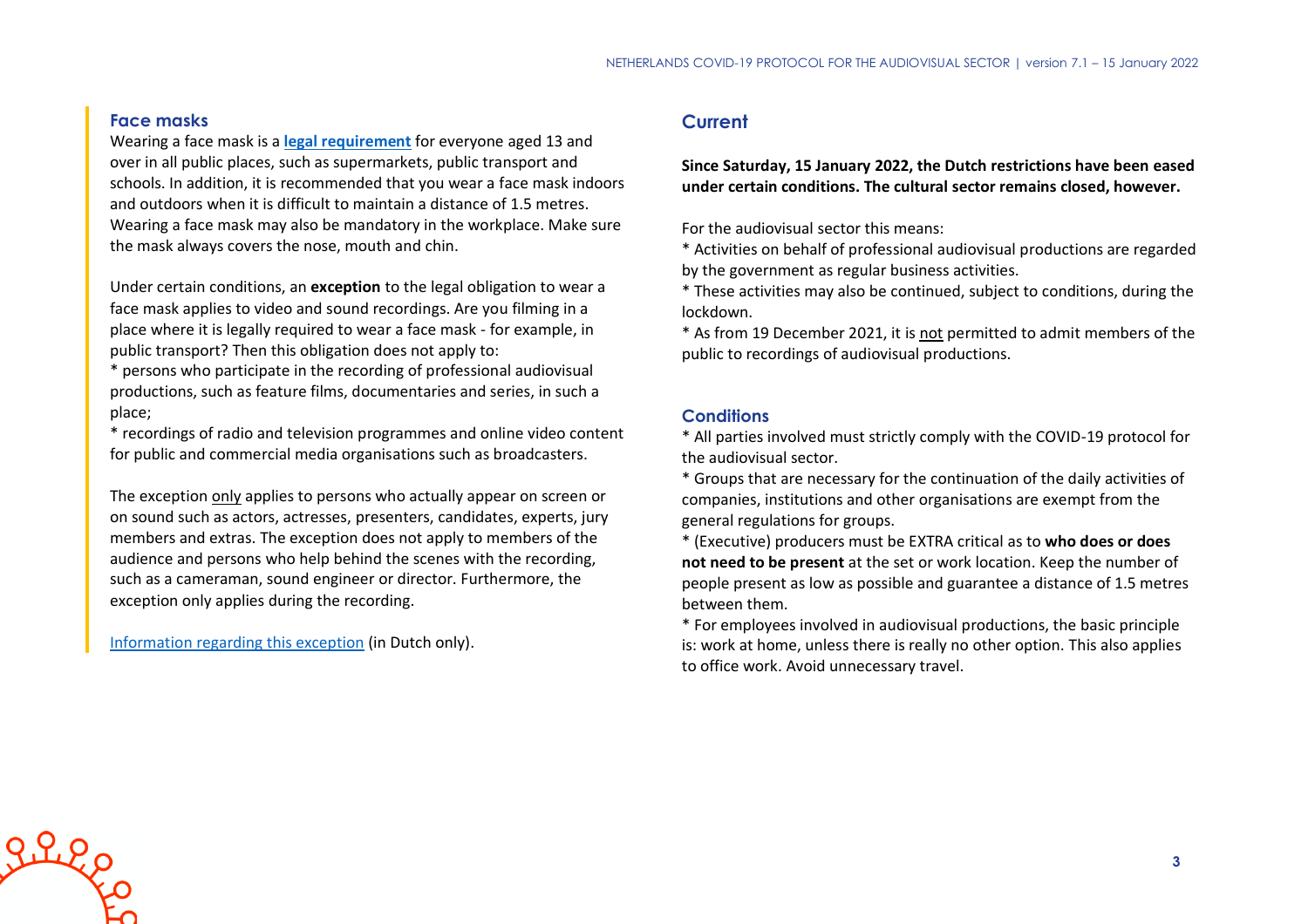#### **Additional advice**

\* Limit the contact between children and people over the age of 70 and other vulnerable populations.

\* Draw up a project plan for each production to specify how the protocol will be implemented.

\* When recording on location, always inform the municipality and/or Safety Region and (if applicable) local residents in advance in order to avoid ambiguity.

\* Clearly mark a filming location as a workplace and keep passers-by at a distance; for example, use construction fencing and other means such as information boards (by analogy with a building site).

\* Appoint one or more persons – in addition to the Health & Safety Officer – to supervise compliance with the protocol, for example in the function of crowd manager or fire watch.

#### **Recording locations**

**Work on professional AV productions can take place in studio spaces equipped for this purpose as well as at other indoor and outdoor locations.**

\* Recording studios, theatres, cinemas, museums, concert halls, monuments, music schools and the like are closed to the public for the time being. These buildings may, however, accommodate business activities and the employees involved. Rehearsals, recording in the studio or on location for professional audiovisual productions, streaming of performances and performances without an audience can therefore take place.

\* Always consult the current regulations in the relevant safety region and/or municipality where the recordings are planned. Additional measures may follow for regions where infection rates are high for a longer period of time. Take this into account when planning recordings for film and television productions.

#### **Travel**

**When travelling to and from other countries, always check [Netherlandsworldwide.nl](https://www.netherlandsworldwide.nl/) (EN) [/ Nederlandwereldwijd.nl](https://www.nederlandwereldwijd.nl/) (NL) for the current travel advice and the current regulations, also with regard to testing and quarantine obligations.**

The situation can change rapidly, for example because the number of infections increases or because of a new variant of the virus. Travelling to countries marked orange or red is strongly discouraged.

\* The **European Digital Corona Certificate (DCC)** makes it easier for people to travel within the EU during the pandemic. The DCC is available through the CoronaCheck app.

\* Under certain conditions, an [exception to the EU-entry ban](https://www.government.nl/topics/coronavirus-covid-19/visiting-the-netherlands-from-abroad/exemptions-to-the-entry-ban/professionals-in-the-cultural-and-creative-sectors) and an [exception to the quarantine obligation](https://www.government.nl/topics/coronavirus-covid-19/visiting-the-netherlands-from-abroad/self-quarantine/exceptions-mandatory-quarantine) applies to persons travelling to or from the Netherlands in connection with activities of a Dutch cultural or creative institution or organisation.

- For the exception to the [entry](https://www.inreisverklaringcultuur.nl/) ban you must be in possession of an entry [statement](https://www.inreisverklaringcultuur.nl/) (website in Dutch only).

- For the exception to the quarantine obligation, you must have a [quarantine declaration](https://www.rijksoverheid.nl/onderwerpen/coronavirus-covid-19/documenten/publicaties/2021/05/20/quarantaineverklaring) and a letter of invitation from the producer, broadcaster or institution concerned. If applicable, you can also make use of the exception for business travellers.

On the following pages, the RIVM guidelines are translated into general measures that must be taken in the different risk situations that are **LOW**, **MEDIUM** and **HIGH RISK**. This is shown in the annex's indicative risk assessment table for the different stages of an audiovisual production per *department/discipline* and for the associated *employment positions*. This table can be used as a tool for implementing the protocol in the form of a daily routine that can be geared to the characteristics of a specific audiovisual production.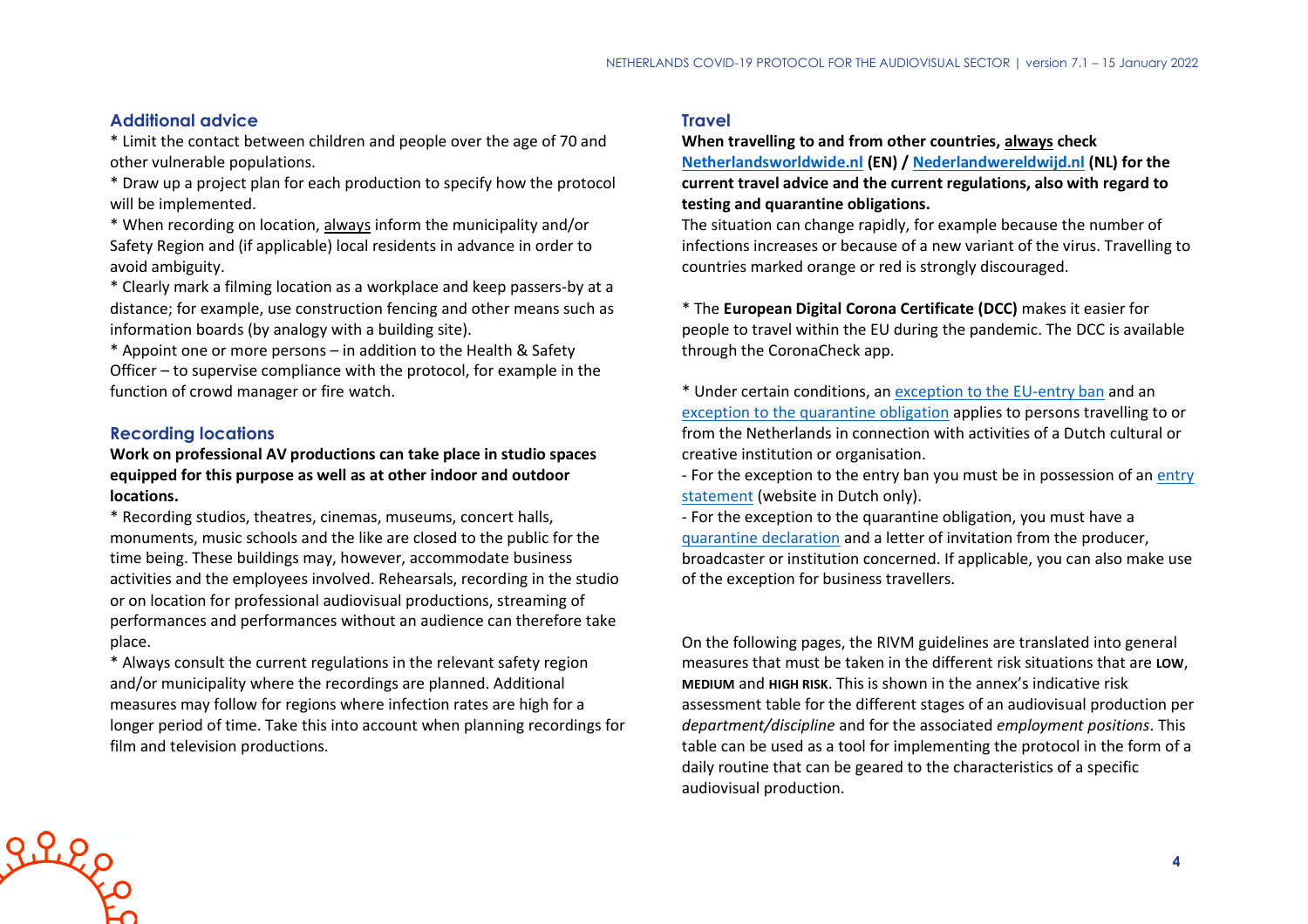## **PRECAUTIONARY MEASURES – LOW RISK**

## **General**

The following measures that are based on the guidelines issued by the Dutch government and the RIVM must always be complied with by employees, visitors and other external parties and persons who are present at various work locations such as at the office, in the studio and when filming on location indoors or outdoors and for different productions:

- 1. Wash your hands regularly, at least 6 times a day
	- \* for 20 seconds with water and soap, then dry your hands thoroughly with a paper towel that you immediately dispose of or else use a disinfectant hand gel that contains at least 70% alcohol.
	- \* Always do the above: before going outdoors, when coming home or at your workplace, after blowing your nose, after travelling on public transport, and of course before eating and after you have been to the toilet.
- 2. Don't touch your face at all or else do so as little as possible.
- 3. Cough and sneeze into the inside of your elbow.
- 4. Blow your nose in a paper handkerchief that you then dispose of and wash your hands.
- 5. Keep as much as possible 1.5 metres (2 armlengths) away from anyone not living in your house. Children up to the age of 12 do not have to keep a distance of 1.5 metres.
- 6. Don't shake any hands.

Riego

- 7. If you have any cold symptoms, such as nasal catarrh, runny nose, sneezing, sore throat, slight cough, sudden loss of smell and/or taste or raised temperature up to 38 degrees Celsius? Stay at home and make a test appointment; you can only go outside for this purpose. For housemates without symptoms, the rules that everyone in the Netherlands is subject to apply (see point 1-6). As soon as one of the other housemates also develops symptoms, this person should also be tested. Follow the quarantine regulations of the National Government and RIVM.
- 8. If you have cold symptoms and a fever (38 degrees Celsius or higher) and/or shortness of breath and you feel sicker? Stay at home and make a test appointment; you can only go outside for this purpose. Housemates are not allowed to go outside until the results of the test are known, even if they have no symptoms themselves. As soon as one of the other housemates also develops symptoms, this person should also be tested. Follow the quarantine regulations of the National Government and RIVM.
- 9. Do not share phones or other devices/items with each other.
- 10. Make sure that work sites are well-ventilated and air them regularly.
- 11. Decide on the maximum number of people permitted at the work site so that the 1.5 metre distance can be maintained as much as possible, including when entering the location. Take into account room to move and walk as well as the space taken up by furniture and equipment. Make sure there are enough separate dressing rooms.
- 12. Keep to the minimum number of m2 per person prescribed by the RIVM for business activities.
- 13. Stop groups forming unnecessarily by using a rotating system for breaks and/or by using multiple rooms/areas.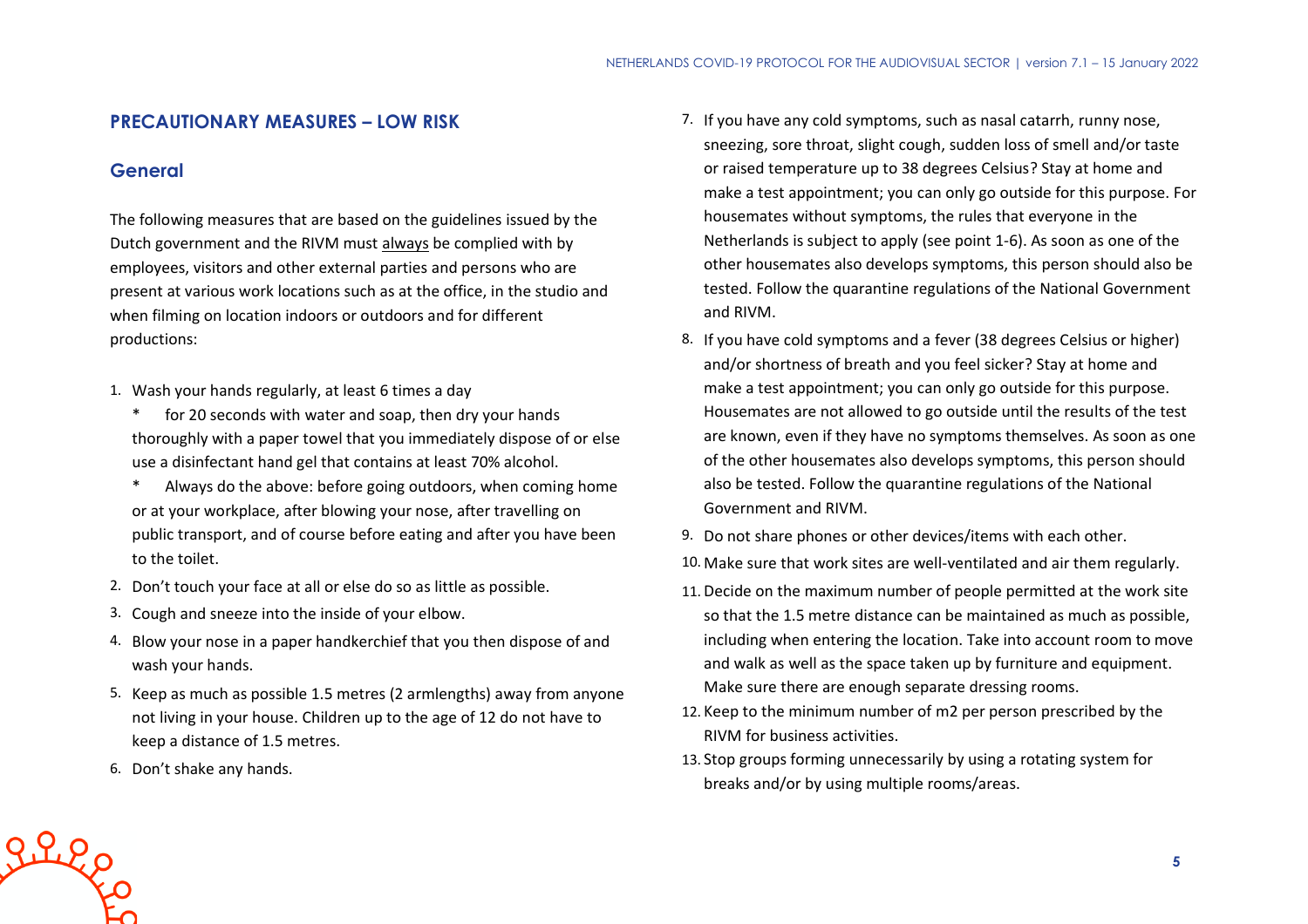- 14. Make sure the work site is cleaned every day and, where necessary, inbetween. Pay particular attention to the frequently used hand contact points. Use the **[general hygiene guidelines](https://www.rivm.nl/hygienerichtlijnen/algemeen)** of the LCHV (Dutch National Center for Hygiene and Safety).
- 15. Make sure that all persons at the work site are familiar with the instructions and precautionary measures and display them prominently.

## **Development, research, preproduction, postproduction**

- 16. Where possible, deploy a 'work from home' policy for all work that does not necessarily have to be done at the office or on location, such as script development, research and editorial work.
- 17.Organise discussions and meetings so that they can be carried out/held as much as possible by phone, by videoconference or by using other digital means of communication.
- 18.Organise casting sessions, auditions or other preproduction work and postproduction work so that these activities can be carried out 'remotely' where possible.
- 19. For necessary site visits, consultation meetings, working on location or postproduction work, keep the number of participants to a minimum and comply with the hygiene rules and the 1.5 metre distance (including by reorganising workplaces, laying out walking routes etc.).
- 20. For on-site viewings, comply with the NVBF protocol (Dutch Exhibitors Association).
- 21. Wear a face mask if persons from different households travel in the same car (and other private transport) to the place of work. Wear a face mask on public transport and avoid rush hour. In other transport such as taxis, passenger vans and coaches, a health check in advance is mandatory, as is wearing a face mask.
- 22. Drivers of production vehicles clean their steering wheel and the surface around it after every drive. When production vehicles are used for passenger transport, a health check in advance is mandatory, as is wearing a face mask.
- 23. Schedule and organise shooting days (and their preparation) so that workflows succeed each other as much as possible and do not overlap each other (i.e. one department completes its work before the next department arrives to start its work).
- 24. Work in set teams as much as possible.
- 25. For multi-day shootings, plan the work to work on consecutive days as far as possible.
- 26. Establish a maximum number of employees per department/discipline who must or may be present for certain activities, so that a distance of 1.5 metres can be maintained on the work floor as much as possible.
- 27. Work out beforehand which employees are strictly necessary to carry out the work when filming/shooting. Use coloured armbands or other means to ensure you can identify which staff are from which department/discipline. In this way it can be made clear who has to be and who is permitted to be - present at the work site. The changing over of groups of (or individual) employees must be performed systematically, must be announced and must use walking routes that comply with the 1.5 metre distance as much as possible.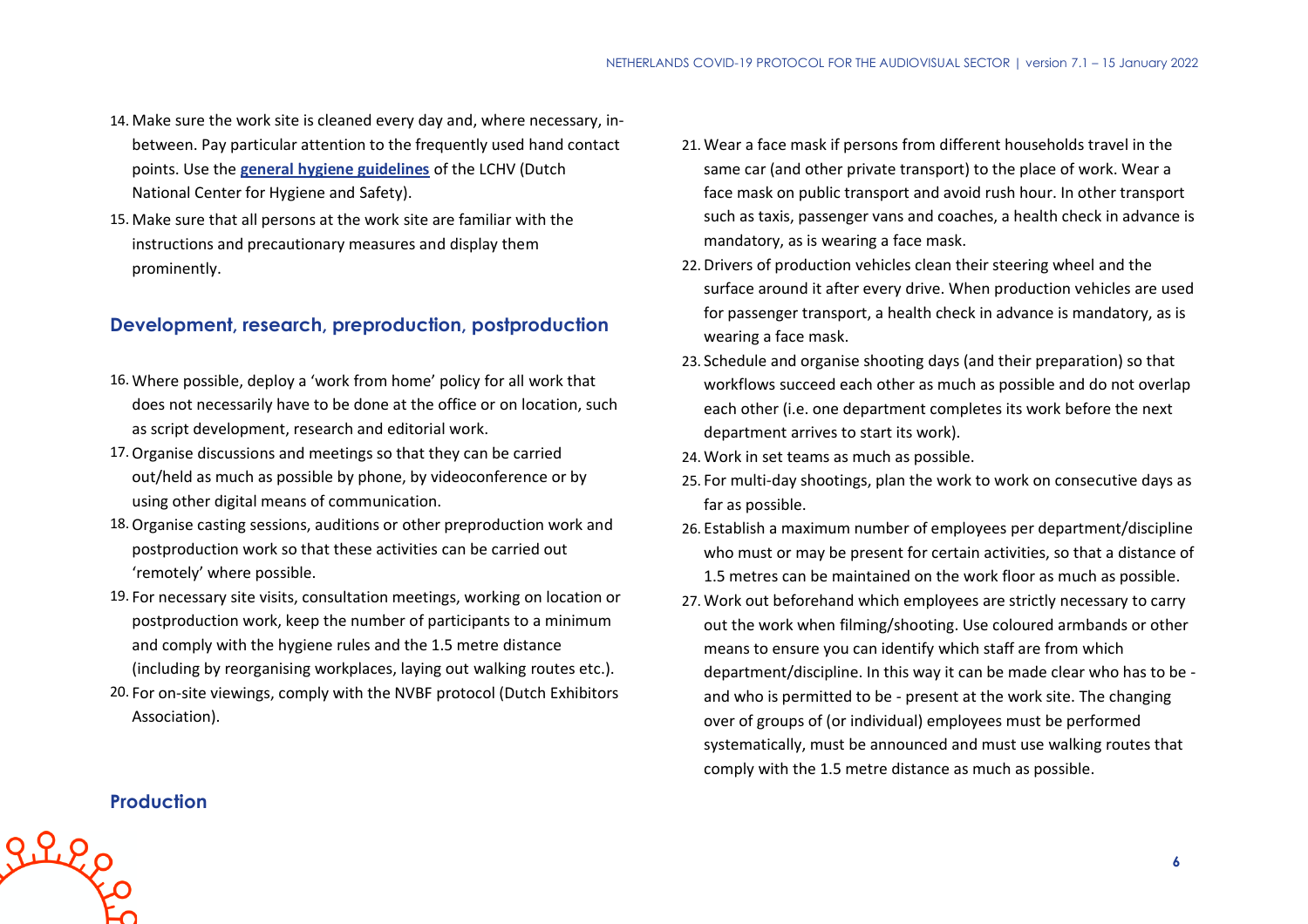- 28. Also lay out walking routes at spots where there is a risk of people 'accumulating/gathering' (such as the coffee corner, canteen/catering areas, toilets) in order to create as much one-way traffic as possible and to prevent the people flows from 'crossing'. Attach 1.5 metre markings to monitor and enforce the distance.
- 29. Where necessary, employ people to manage the toilet facilities and catering rooms/areas.
- 30. If catering facilities are provided: hand out drink and food in oneperson packages; serve drinks and food or place them on a pickup table. Catering staff shall ensure extra good hand hygiene.
- 31. When filming outdoors, make sure you have additional assistance for crowd control, in order to prevent gatherings. Make sure that the 1.5 metre distance is clearly marked.
- 32. Avoid unnecessary visits to sets and do not have too many spectators.
- 33. If third-party locations are used or hired, do not use these locations if the owners or permanent users of this location - or their family members - have cold symptoms and fever (38 degrees Celsius or above) and/or shortness of breath if they also use the rooms/areas daily or otherwise.
- 34. When it comes to the size, weight and operation of equipment/devices, opt for 1-person use/operation whenever possible.
- 35. Deploy additional equipment/devices to be able to keep to the 1.5 metre distance when filming (such as: monitors, poles etc.).
- 36.Use personal devices, equipment and resources as much as possible. Tools are preferably not shared.
- 37. Clean your hands before and after using equipment, tools and other utensils, including those provided by suppliers. If necessary, clean equipment and materials in between.

Riles

- 38. Appoint a Health & Safety Officer who is responsible for and controls the monitoring of and compliance with the applicable protocol. To improve efficiency, if possible combine these duties with another position, such as that of the BHV/EHBO (company emergency response & first aid) officer and/or the sustainability manager.
- 39. Provide all persons in advance with a form detailing the precautionary measures to be complied with and the cases where employees must stay at home. Before the work starts, the Health & Safety Officer will ask all persons to declare that they have read and understood the information. Permission to take body temperature may be requested or else this can be taken in a non-invasive manner without this data being recorded or passed on. Ask freelancers to sign a declaration that they have read this protocol and annex, that they agree to comply with them and that in high-risk situations they will provide relevant personal details to the production's insurer(s) upon request.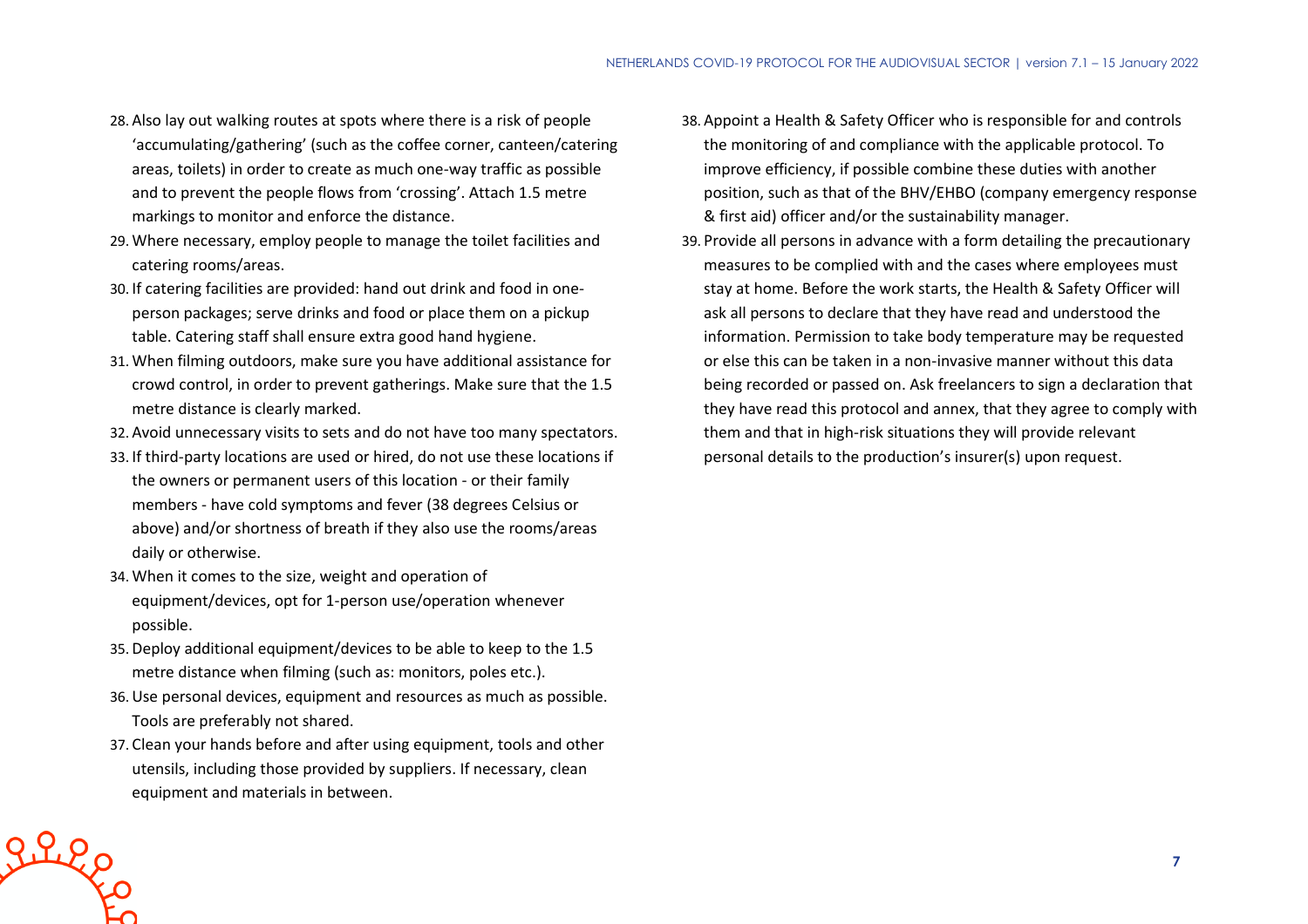#### **PRECAUTIONARY MEASURES – MEDIUM RISK**

All the measures described under **PRECAUTIONARY MEASURES – LOW RISK** plus the following **additional measures** if a distance of 1.5 metres cannot be maintained. The following conditions apply:

- \* Limit such situations.
- \* Schedules must be adapted to this as much as possible.
- \* Cluster work that takes place at less than 1.5 metres on one day where possible.
- \* This only applies to a limited, manageable and controllable group of workers with repeated contacts.

#### **General**

Riles

40. For permanent workplaces (such as mobile production units/broadcast vans and recording with an audience) where the 1.5 metre distance cannot be maintained: deploy additional safety features such as mobile partitions made of plexiglass or plastic.

**Work in the field of e.g. clothing / styling / costume, make-up / hair, sound (channels), stunts, acting/figuring, performing, presenting and judging.**

41. Actors, presenters, performers, extras, jury members and other participants have to take care as much as possible of their own clothing/styling/outfit and make-up/hair and the attachment of any audio transmitters.

- 42. If clothing/styling and make-up/hair is provided by a single employee or for live-instructions of stunts: always maintain good hand hygiene and use face masks where necessary.
- 43. The same applies if an employee attaches audio transmitters to actors, presenters, jury members and other participants or guests.
- 44. All props used by an employee are personal (such as make-up) or else are only to be used a single time per actor, presenter, participant, jury member, extra or guest. Use a clearly-defined control system (e.g. logbook, colour/date stickers).
- 45. If devices, equipment and materials need to be passed on (such as the camera and lenses for fiction shootings): ensure good hand hygiene. If necessary, clean the equipment and materials in between times (e.g. for each set-up).
- 46. In addition to point 39, any person who cannot maintain a distance of 1.5 metres during their work, will be explicitly told by the Health & Safety Officer that they must not have had any COVID-19-related symptoms in the past 24 hours, before they are allowed to cooperate or come to the work site. They may be asked to provide their body temperature or else this can be taken in a non-invasive manner without this information being recorded or passed on.